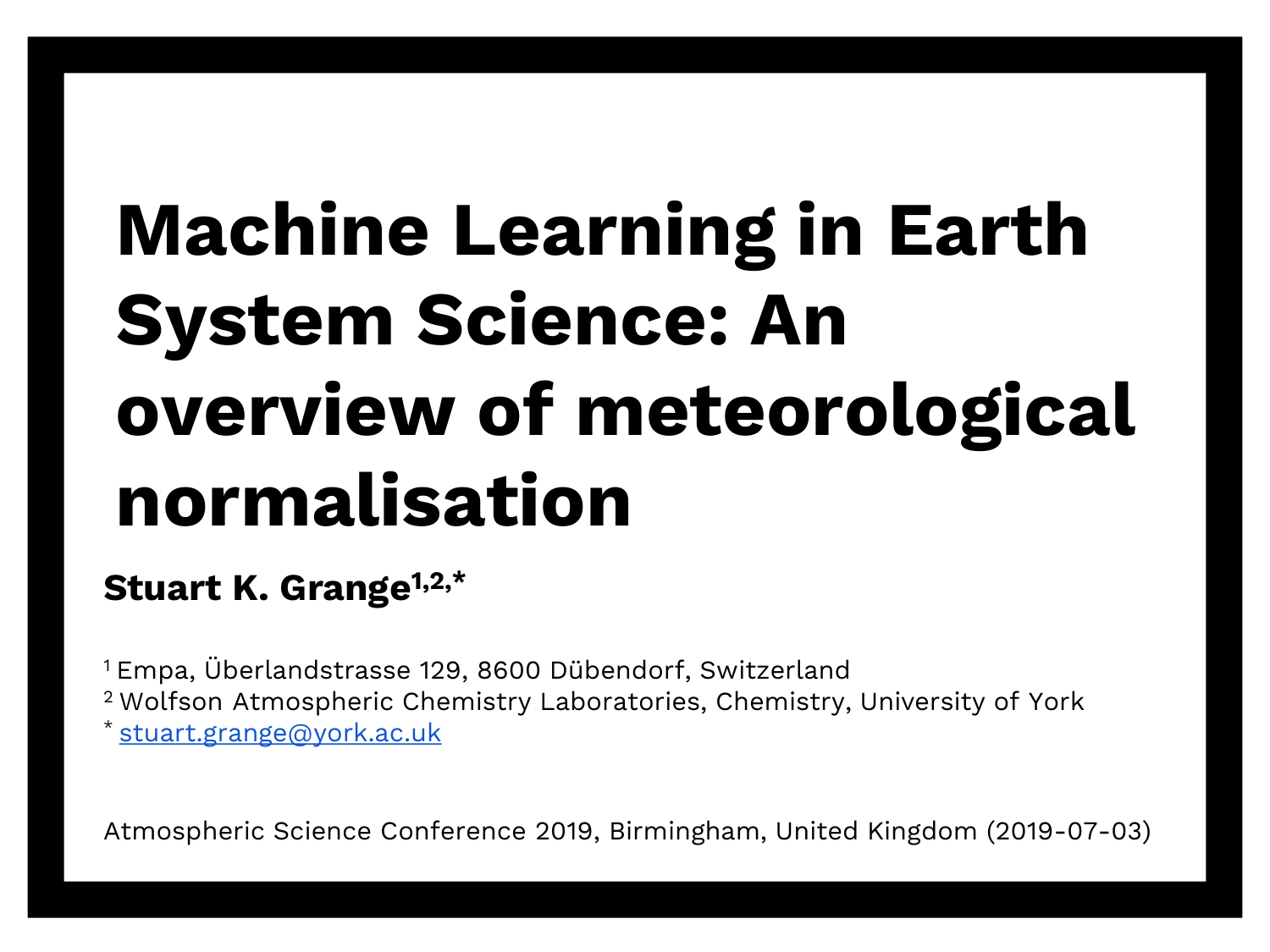# **Introduction**

- Meteorological normalisation is a framework which enables a data user to control for changes in meteorology/weather over time in an air quality time series
- The technique uses the random forest ensemble machine learning algorithm[1]
- An R package, **rmweather** has been accepted by CRAN which contains the tool set required for others to conduct this analysis[2]
- The random forest models for Swiss  $PM_{10}$  suggested interesting atmospheric processes<sup>[3]</sup>
- The technique is useful for intervention exploration<sup>[4]</sup>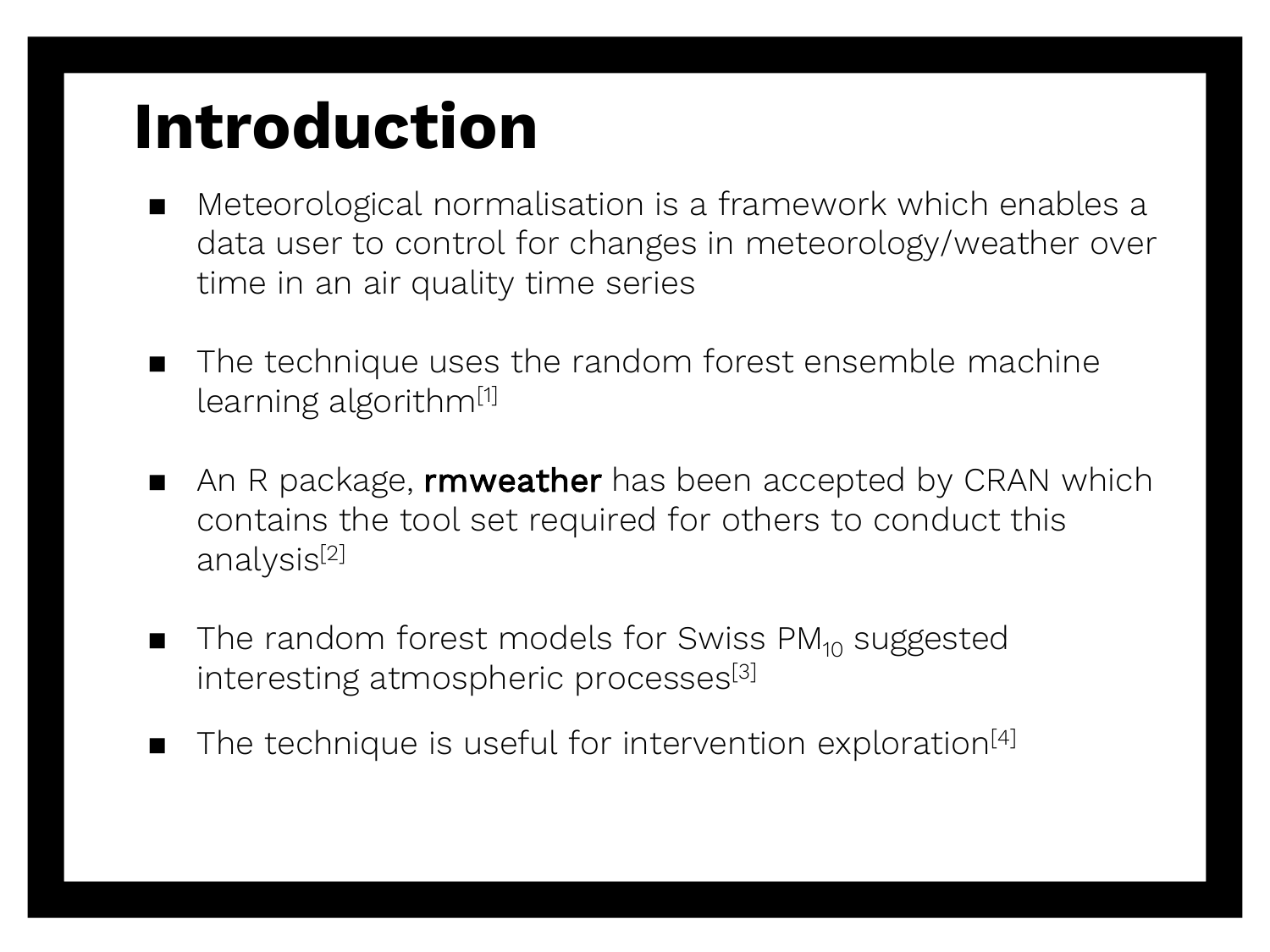

Figure 1. Conceptual diagram of the meteorological normalisation procedure.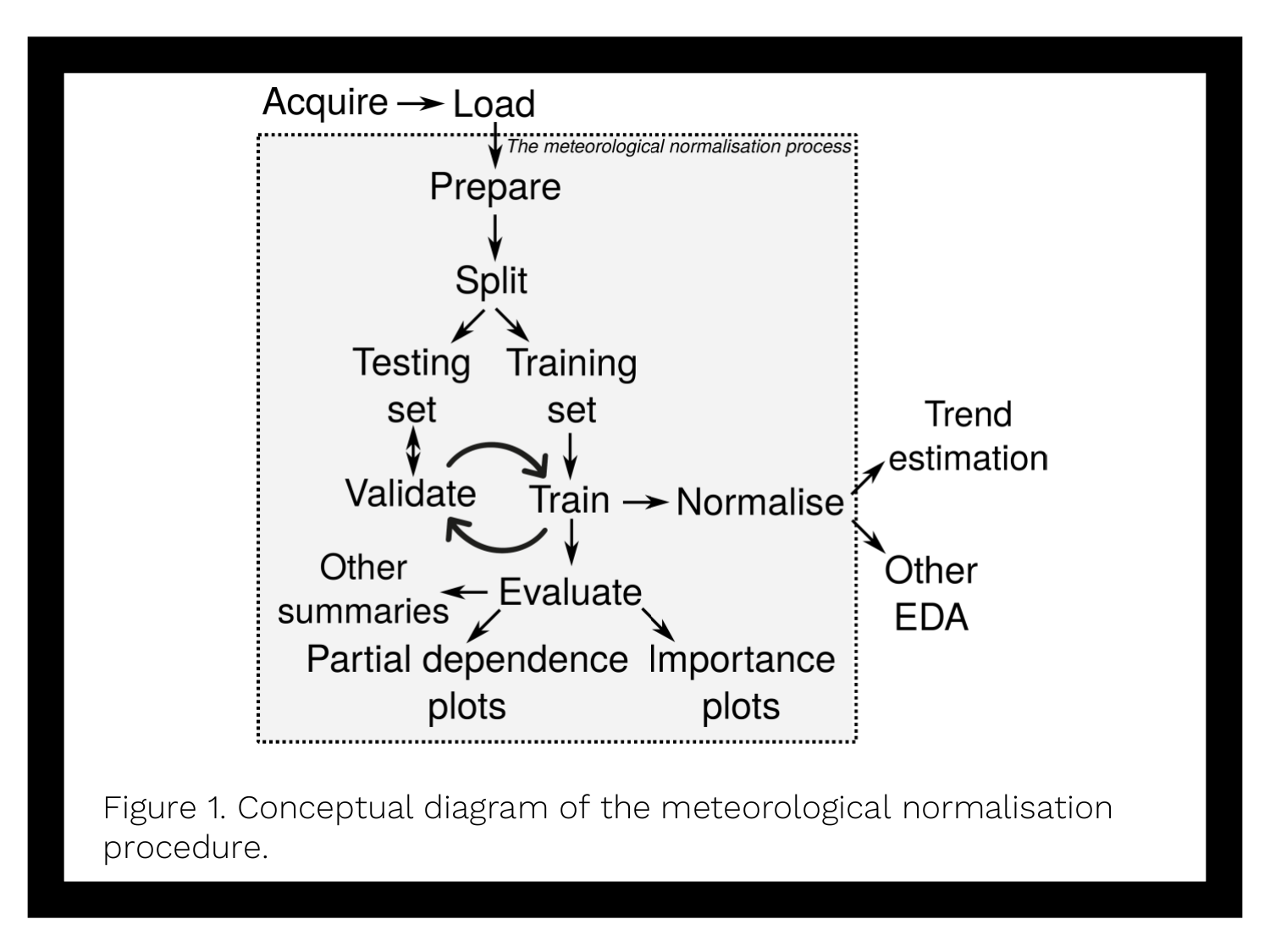

Figure 2. Meteorologically normalised trends for Swiss PM<sub>10</sub>.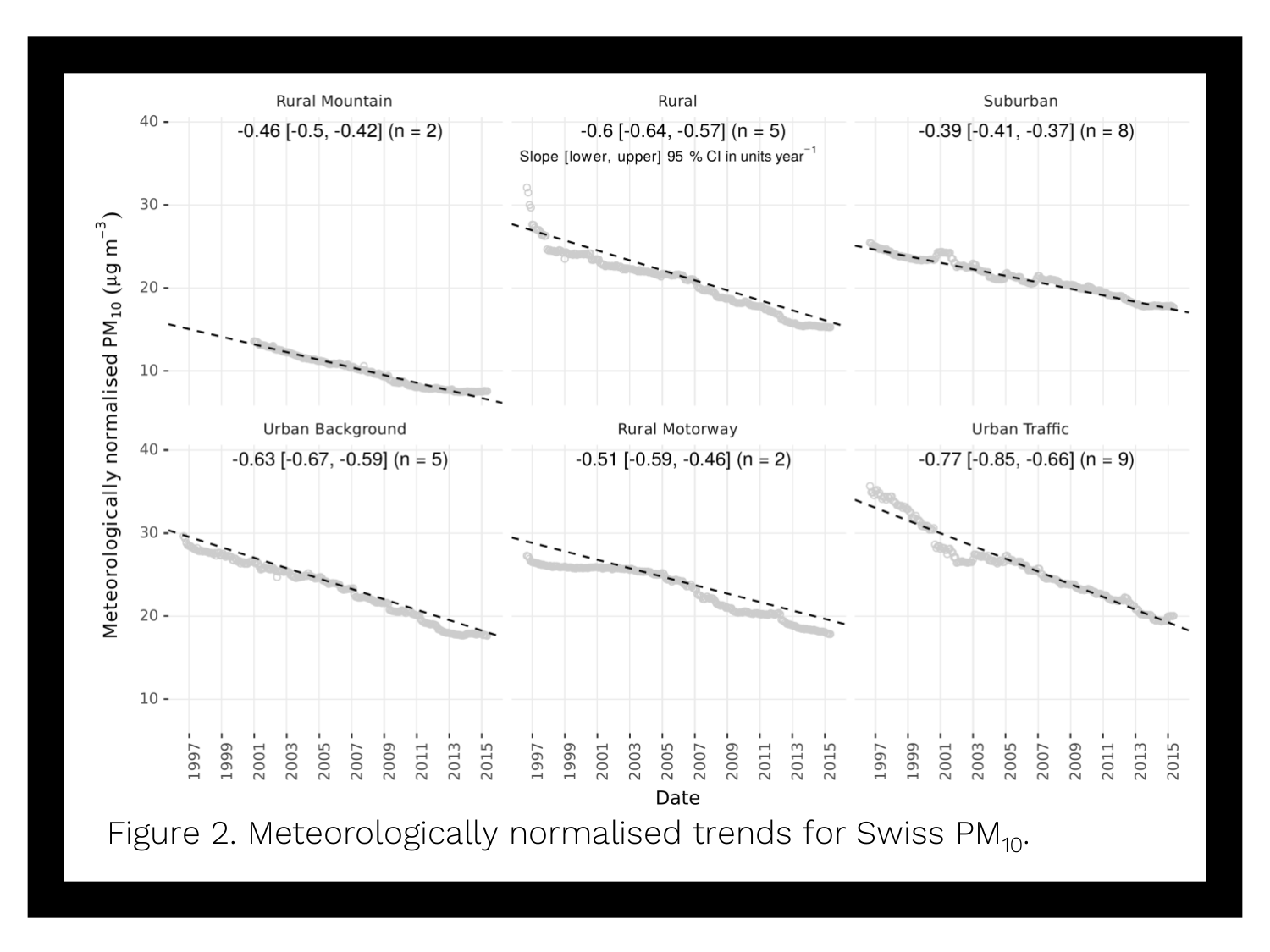

Figure 3. Meteorologically normalised trends of  $NO<sub>2</sub>$  and  $NO<sub>x</sub>$  at London Marylebone Road between 1997 and 2016.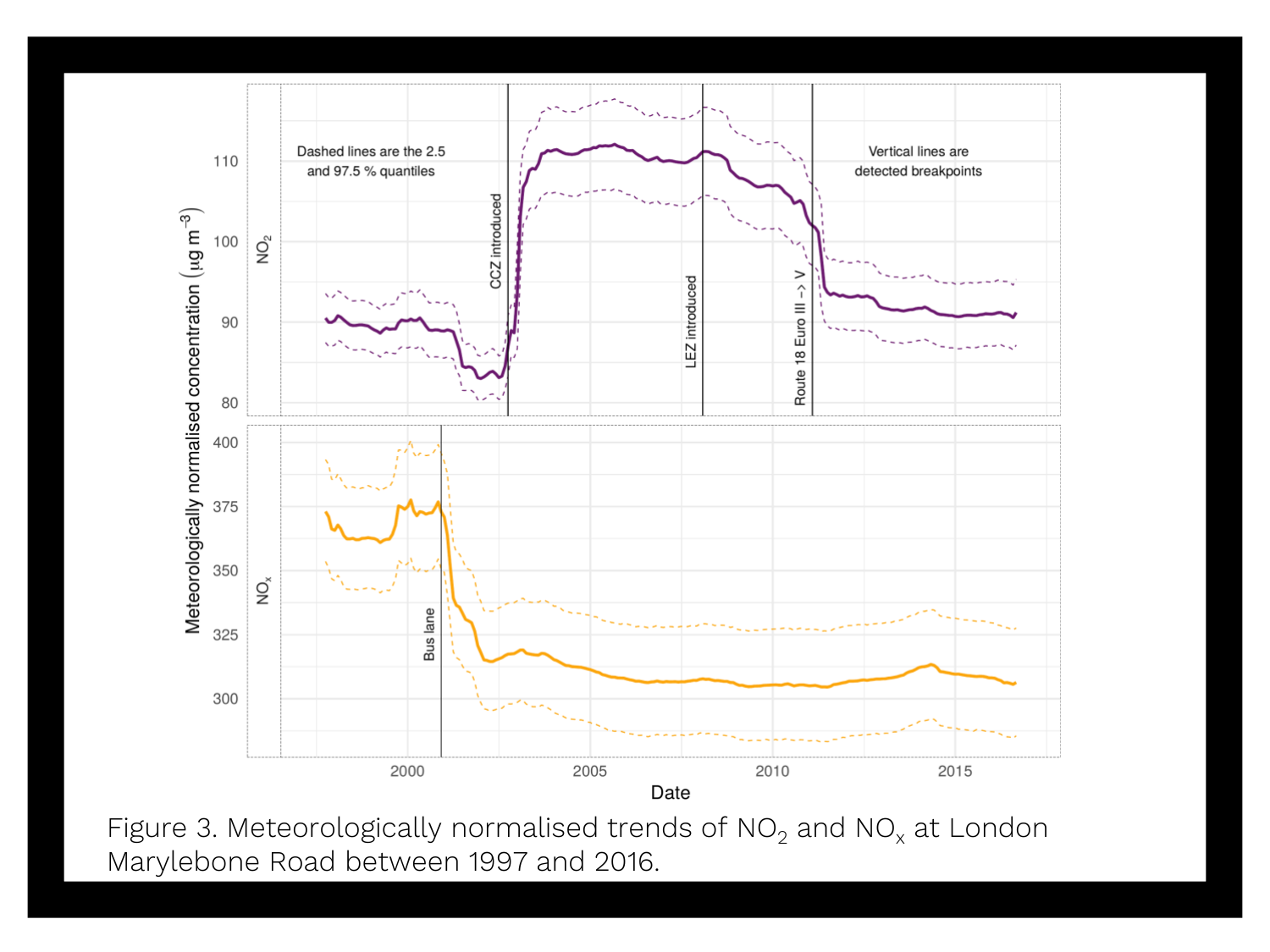## **Final notes**

- For examples and full discussion of this work, see references [3, 4]
- A poster is available for viewing at this conference
- A workshop is being held at this conference so the application of the technique and code development can occur with support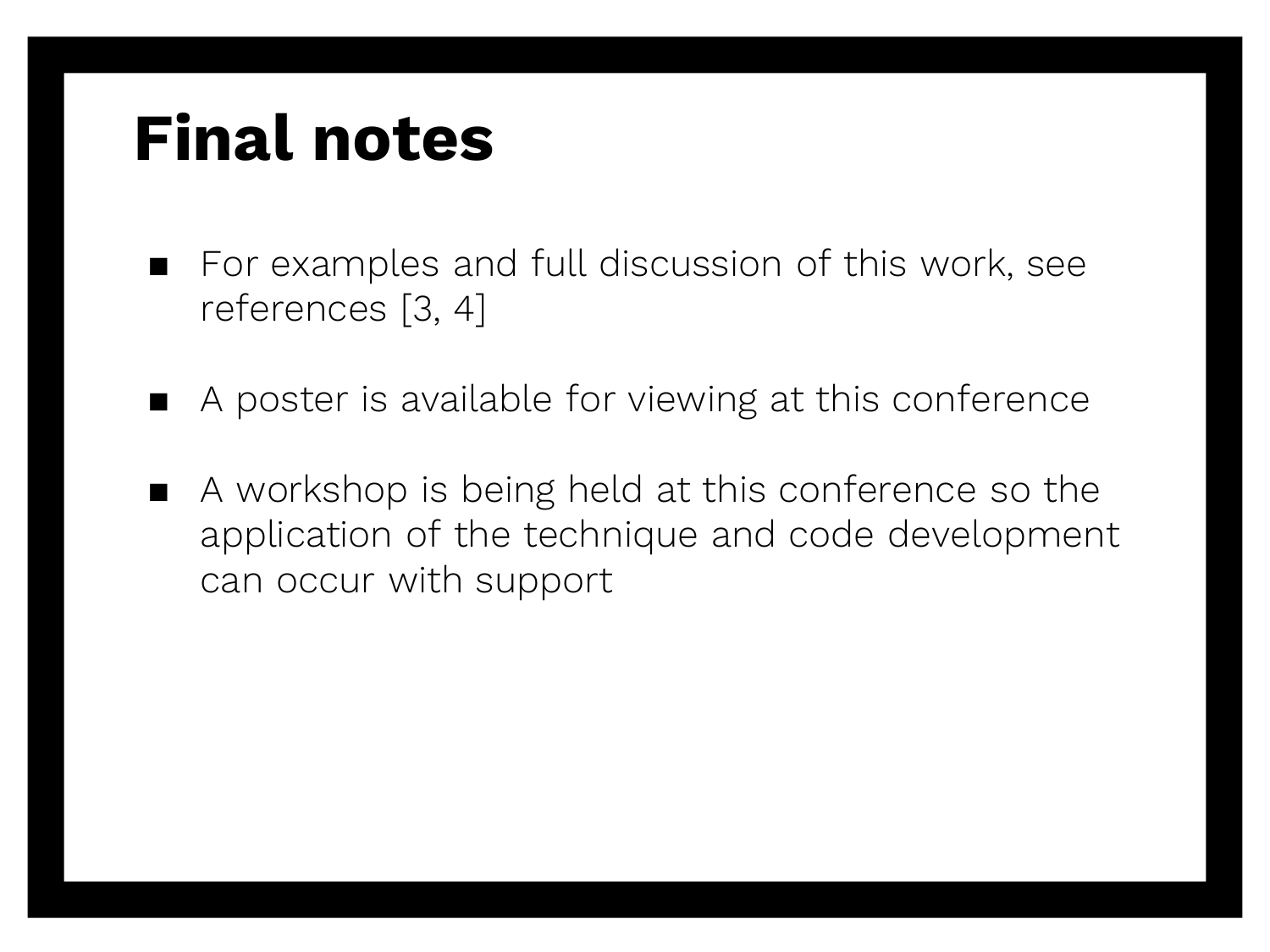## **References**

[1] Breiman, L. (2001). Random forests. Machine Learning, 45, 5--32. <https://link.springer.com/article/10.1023/A:1010933404324>

[2] Grange, S. K. rmweather: Tools to Conduct Meteorological Normalisation on Air Quality Data. R package. <https://github.com/skgrange/rmweather>

[3] Grange, S. K., Carslaw, D. C., Lewis, A. C., Boleti, E., and Hueglin, C. (2018). Random forest meteorological normalisation models for Swiss PM $_{10}$ trend analysis. Atmospheric Chemistry and Physics 18.9, 6223-6239. <https://doi.org/10.5194/acp-18-6223-2018>

[4] Grange, S. K., & Carslaw, D. C. (2019). Using meteorological normalisation to detect interventions in air quality time series. Science of the Total Environment, 653 , 578--588. <https://doi.org/10.1016/j.scitotenv.2018.10.344>